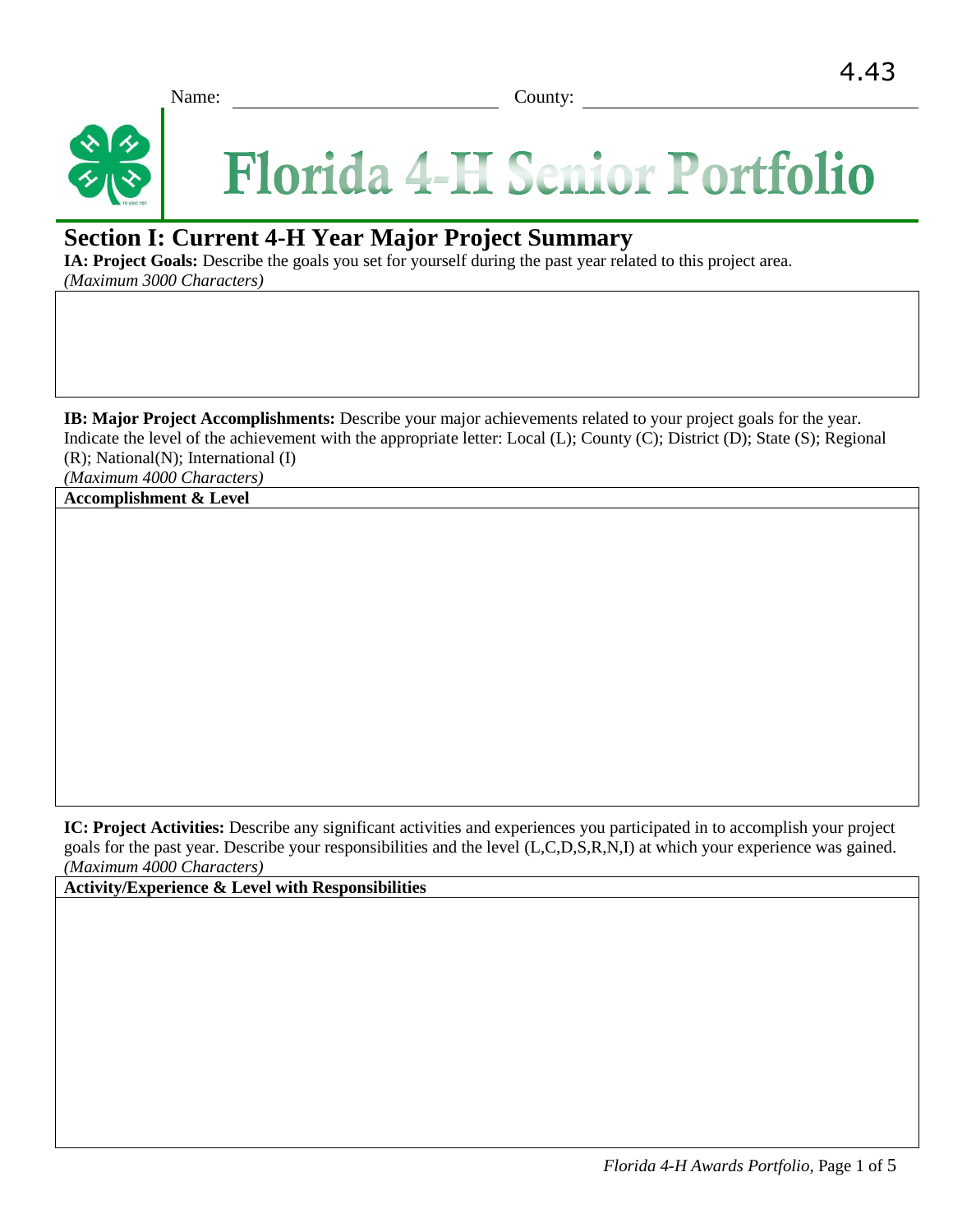## **Section II: Cumulative 4-H Experiences**

**IIA: Project accomplishments.**

**Years Enrolled with 4-H Project Area & Accomplishments** *(Maximum 4000 Characters)*

**IIB: List your 4-H Awards and Honors.** Indicate year and level of participation with the appropriate letter: Local (L); County (C); District (D); State (S); Regional (R); National (N); or International (I).

**Year, Award Honor, and Level** *(Maximum 4000 Characters)*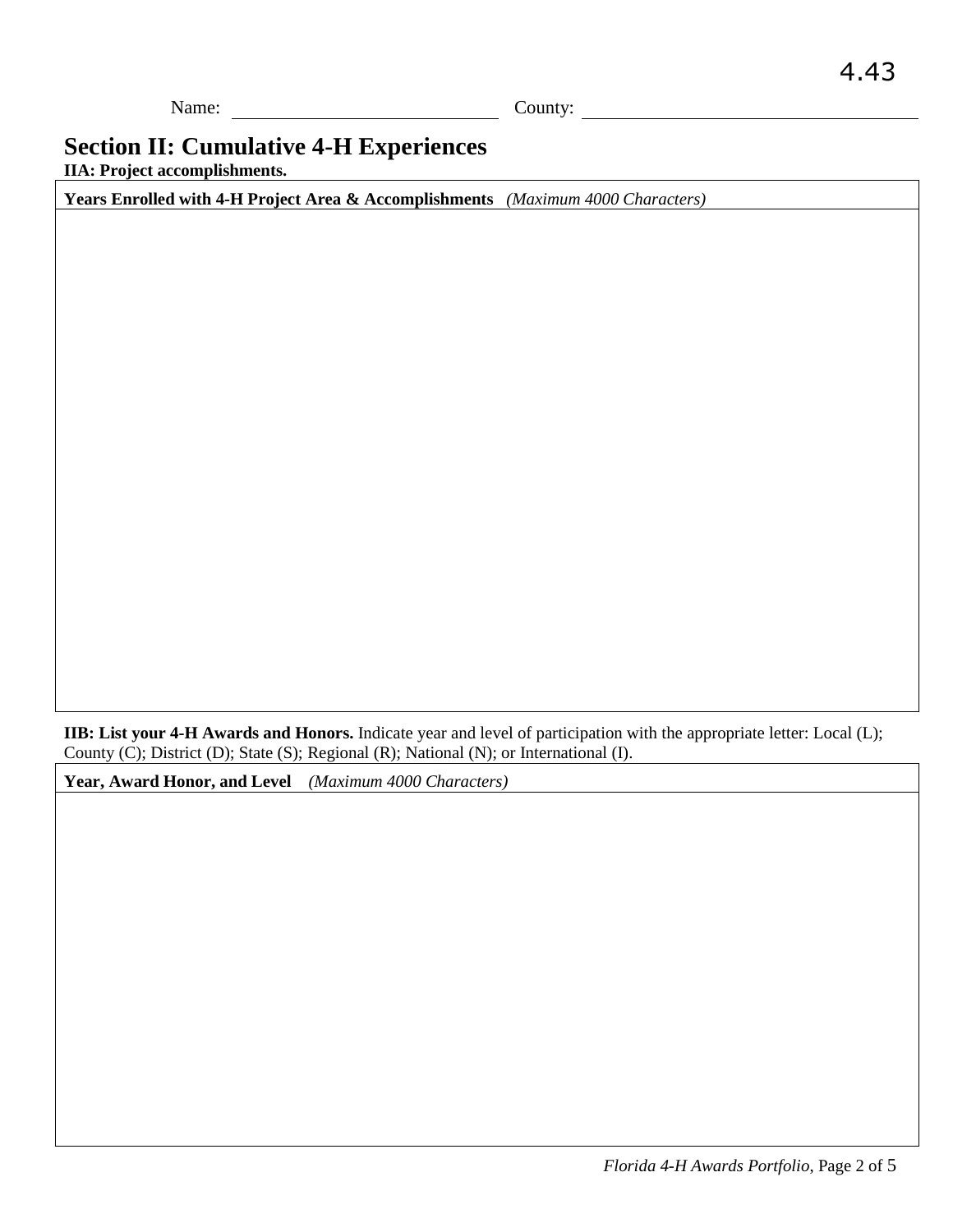**IIC: Describe your major 4-H activities, experiences and events.** Indicate year and level of participation with the appropriate letter: Local (L); County (C); District (D); State (S); Regional (R); National (N); or International (I).

**Year, Project Competitions/Exhibits, Your Involvement, and Participation Level** *(Maximum 4000 Characters)*

**Year, Presentations / Demonstrations, Your Involvement, and Participation Level** *(Maximum 4000 Characters)*

**Year, Other 4-H Events and Activities, Your Involvement, and Participation Level** *(Maximum 4000 Characters)*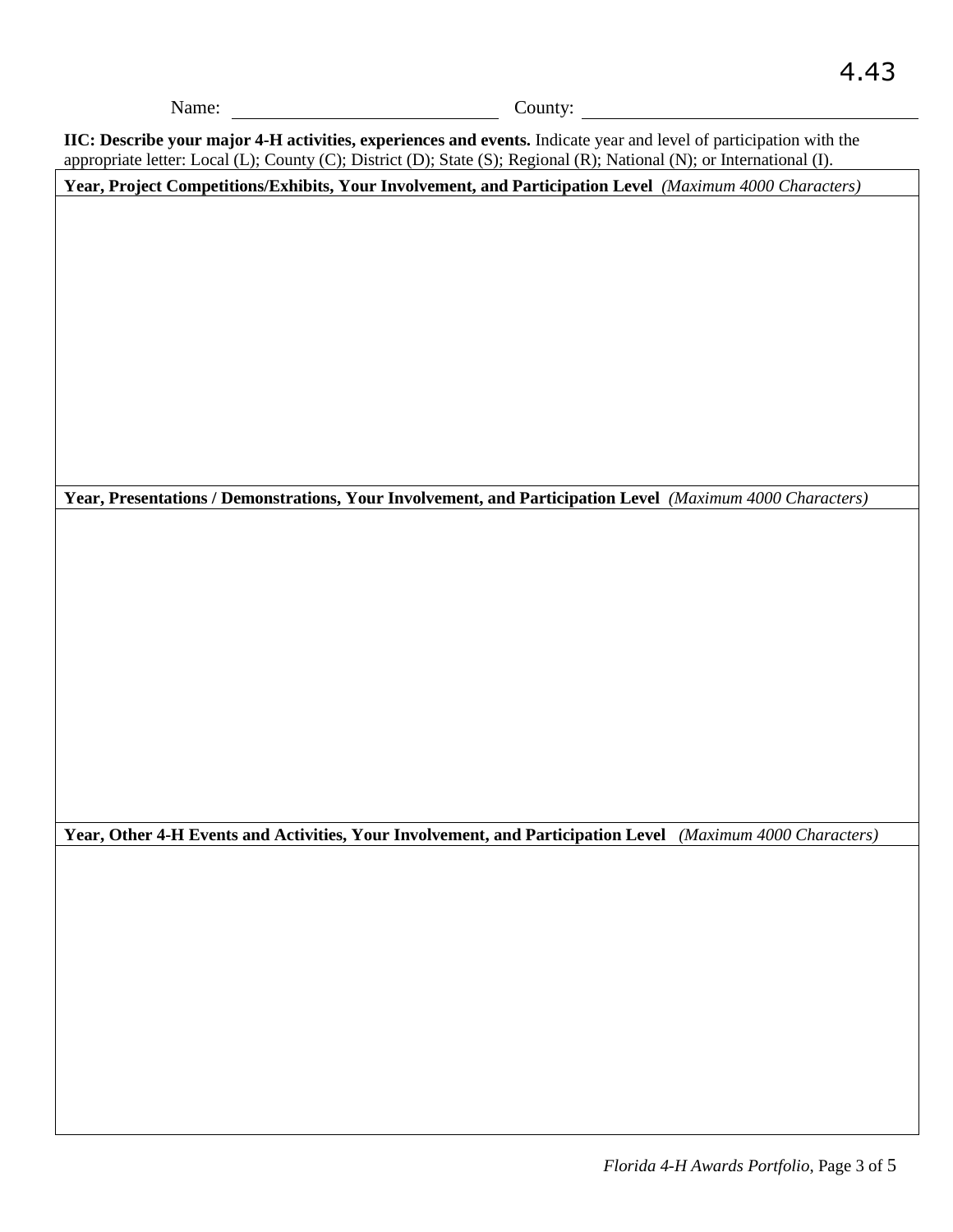**IID: List and describe 4-H offices and leadership experiences (teaching, committees, etc.).** Indicate year and level of participation with the appropriate letter: Local (L); County (C); District (D); State (S); Regional (R); National (N); or International (I).

**Year, Leadership Activity, Your Responsibility, and Participation Level** *(Maximum 4000 Characters)*

**IIE: List your citizenship and community service participation in 4-H**. Indicate your level of participation with: (Y) performed yourself; (G) gave primary leadership to the group; or (M) member of the group.

**Year, Community Service/Citizenship Activity, Your Responsibilities, and Participation Level**  *(Maximum 4000 Characters)*